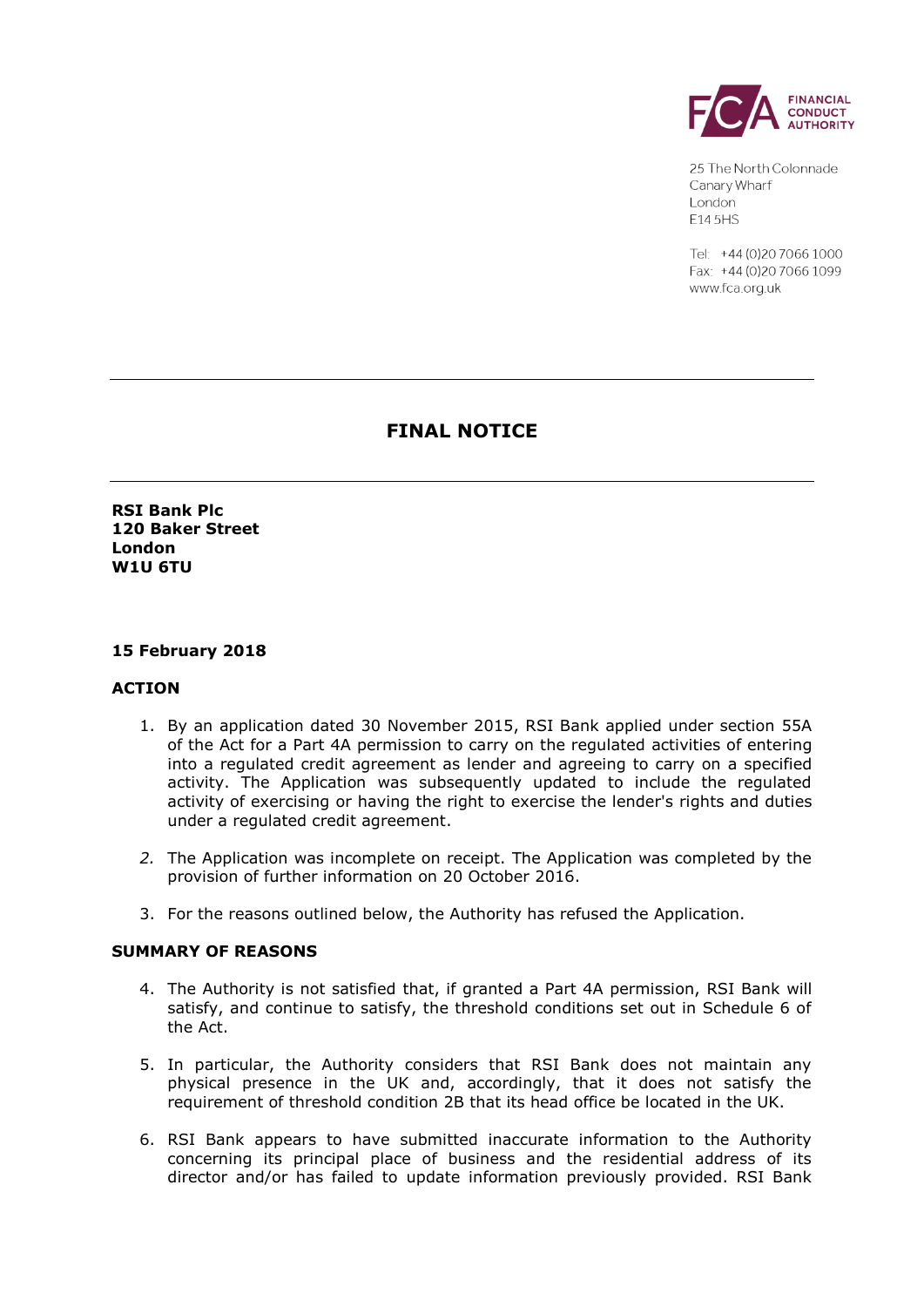has been unable to respond to straightforward enquiries as to its business operations and requests for documents in a timely manner and, when submitted, this information provided has been incomplete and of poor quality. RSI Bank appears to have no physical presence in the UK. Accordingly, the Authority is concerned that it would not be able to obtain (on an ongoing basis) sufficient information about RSI Bank's activities. As a result, the Authority considers that it does not satisfy the requirement of threshold condition 2C, that it be capable of being effectively supervised by the Authority.

7. The Authority considers that RSI Bank has not demonstrated that it has sufficient resources, and is ready, willing and organised to comply with its regulatory requirements. Accordingly, the Authority considers that it does not satisfy the requirement of threshold condition 2D, that its resources are appropriate in relation to the regulated activities that it seeks to carry on.

#### **DEFINITIONS**

8. The definitions below are used in this Final Notice.

"the Act" means the Financial Services and Markets Act 2000;

"the Application" means the application referred to in paragraph 1 above;

"the Authority" means the body corporate previously known as the Financial Services Authority and renamed on 1 April 2013 as the Financial Conduct Authority;

"CONC" means the "Consumer Credit sourcebook", part of the Handbook;

"COND" means the section of the Handbook entitled "Threshold Conditions";

"the Handbook" means the Authority's Handbook of rules and guidance;

"the Principles" means the Principles for Businesses, as set out in the Handbook;

"the Regulations" means the Money Laundering Regulations 2007;

"RSI Bank" means RSI Bank Plc;

"the Tribunal" means the Upper Tribunal (Tax & Chancery Chamber).

### **FACTS AND MATTERS**

- 9. RSI Bank is a UK company, incorporated on 16 March 2009. It does not have, has never had, and is not seeking, permission to take deposits. As such, it does not fulfil the definition in the Handbook of a "bank".
- 10. On 11 October 2013, RSI Bank registered with the Authority for the purposes of the Regulations. It provided an address for the firm's principal place of business at 1, Turnpike Lane, London, N8 0EP. Checks by the Authority have confirmed that RSI Bank does not operate from this address and has not done so since October 2014 at the latest. Despite it being a requirement of the Regulations to notify the Authority of any change to the information provided at registration, no notification of a change of address has been provided.
- Page 2 of 10 11. The Application gave RSI Bank's principal place of business, registered office and head office as 120 Baker Street, London, W1U 6TU. Checks by the Authority have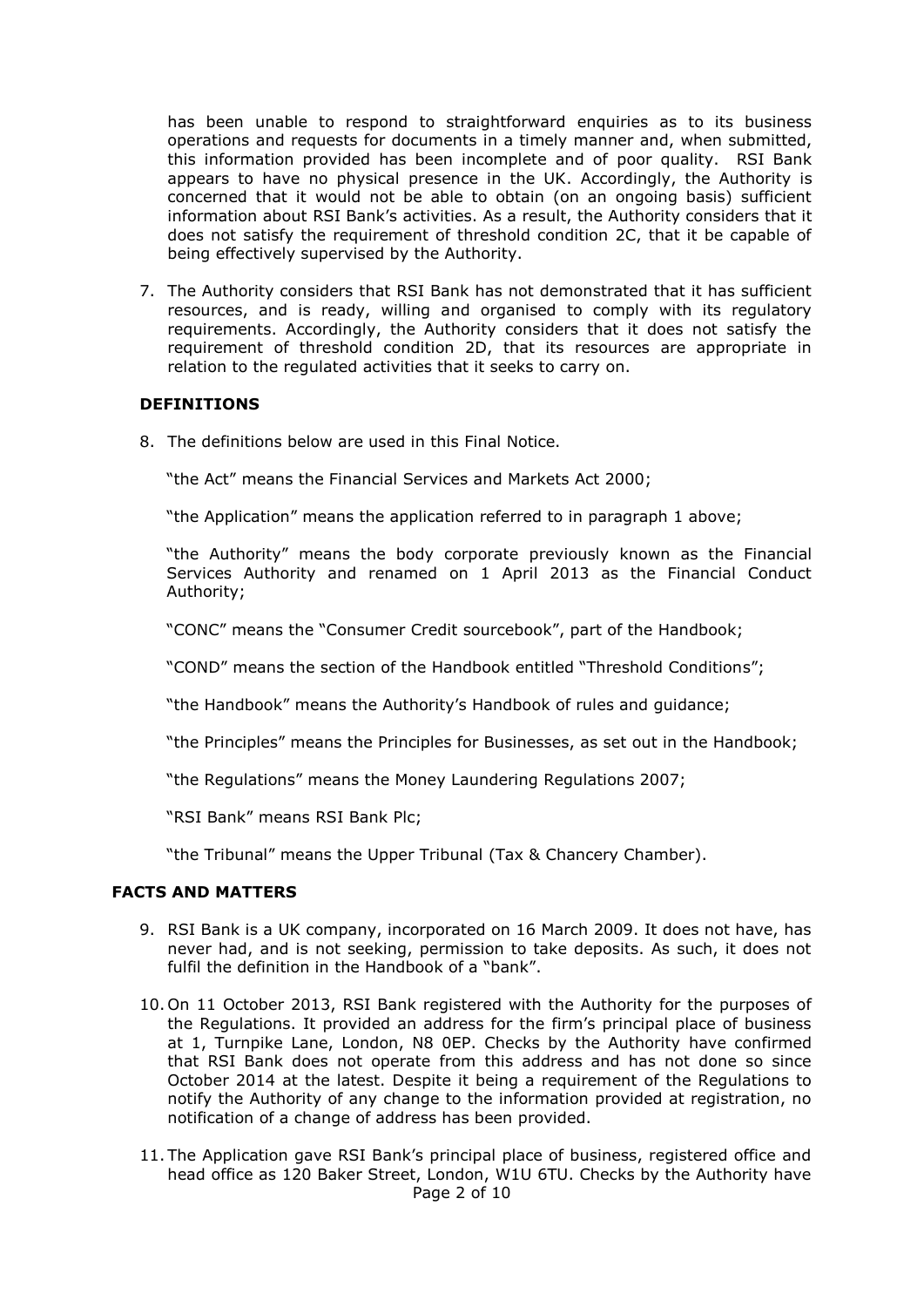revealed that RSI Bank does not operate from this address. Instead, it is occupied by a correspondence agent which provides mail forwarding services to RSI Bank.

- 12. In making an application for Mr Kok Wai Wong, a director of RSI Bank, to be approved to perform controlled functions, RSI Bank provided an address for Mr Wong in London and stated that he had been resident there since 2009. This is inconsistent with information provided to Companies House for the purpose of the Companies Register which was updated in 2011 with an address in Malaysia. A letter sent in August 2017 to the London address given for Mr Wong was returned undelivered.
- 13.RSI Bank's only other director, who was appointed in August 2016, appears to reside at the same address as Mr Wong in Malaysia. No application for this director to be approved to perform controlled functions was made until the Authority requested it in October 2016.
- 14. Within the Application, RSI Bank declared that various documents, including the regulatory business plan, opening and forecast balance sheets, compliance monitoring plan and arrears procedures, were fully ready and available for inspection on request by the Authority. Since the Application was submitted, at least seven substantive requests have been made of RSI Bank to provide information relating to its business activities. On each occasion, requests have been unanswered and required follow-up requests or responses have been delayed.
- 15.A request on 1 June 2016 for basic information about RSI Bank's operations, including the compliance monitoring plan and balance sheets, was referred to a third party consultant to provide a response. An incomplete response was eventually received from the third party consultant on 28 June 2016. The information and documents provided were brief, undeveloped and the financial projections appeared inconsistent with information provided in the Application.
- 16.A further request for various documents about RSI Bank's operations, including the regulatory business plan and arrears procedures, was made on 1 August 2016. A complete response was not made until 21 September 2016. The material provided was simplistic, undeveloped and contained little information about how the firm is structured to comply with the requirements of SYSC and CONC.
- 17. Letters sent by the Authority to the firm's addresses in March 2017 were returned undelivered. Emailed requests by the Authority to arrange a visit to RSI Bank's offices in April and May 2017 were not answered.
- 18. Having conducted the address checks referred to above at paragraphs 11 and 12, on 1 August 2017, the Authority requested urgent information about the location of the firm's operations, the residential address of Mr Wong and the reasons for failing to respond to previous correspondence. This request was referred to a different third party consultant.
- 19. On 16 August 2017, the consultant responded, stating that the Authority's requests could not be answered because "*there are a number of matters still not clear and parties involved outside the UK*", that "*key parties hitherto involved or intended to be involved are resident outside the jurisdiction*" and requesting that the Application be considered suspended.
- 20. On 22 August 2017, the Authority informed RSI Bank that the Application could not be suspended and requested that it consider withdrawing the Application.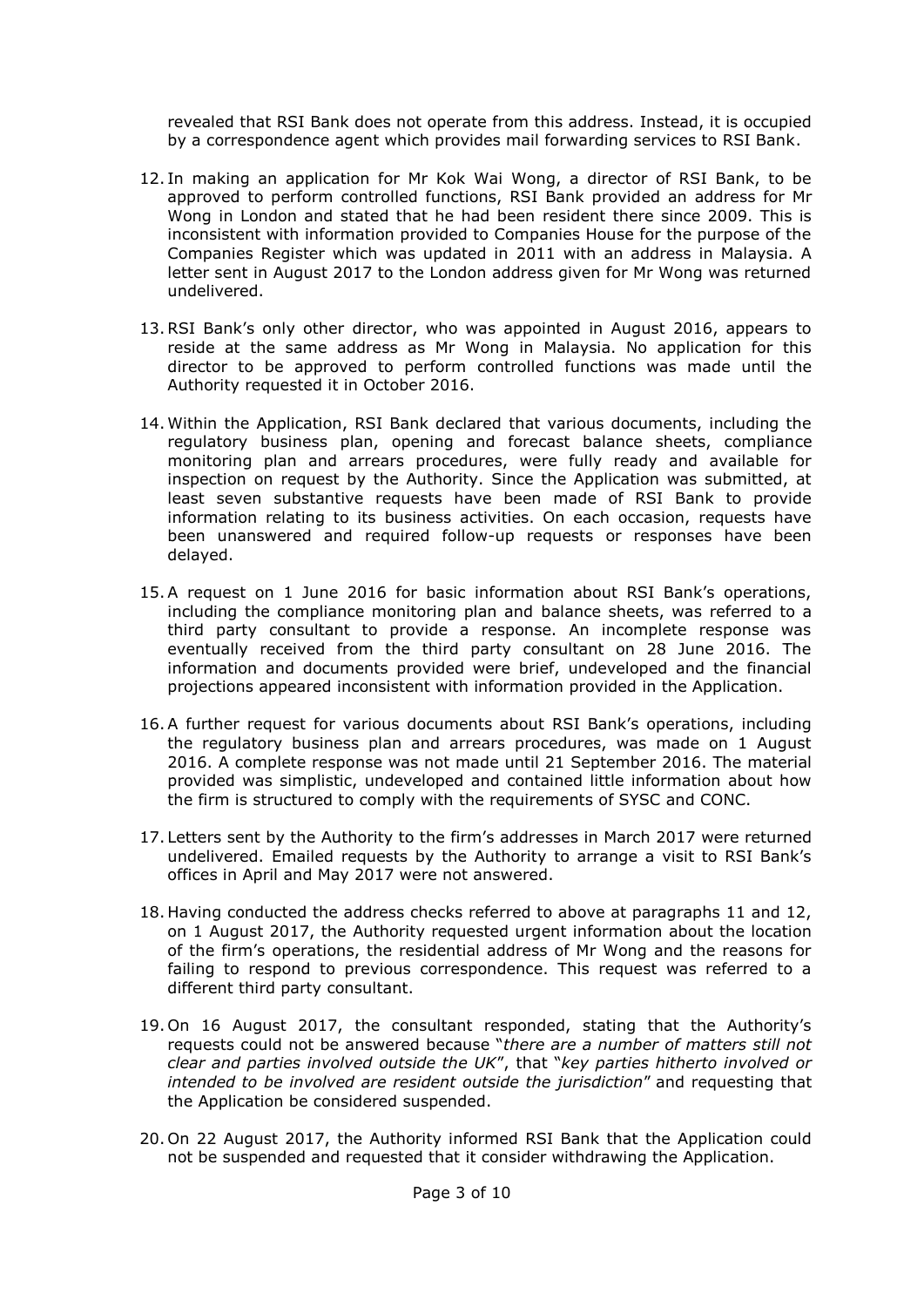- 21. No substantive response to this request has been received and the Application has not been withdrawn.
- 22. On 1 December 2017, a Warning Notice was sent to RSI Bank, warning it of the Authority's proposal to refuse the Application and informing it of its right to make representations to the Authority by 26 December 2017. RSI Bank did not acknowledge receipt of the Warning Notice, nor make any representations.
- 23.As a result, on 9 January 2018, pursuant to the default procedures in paragraph 2.3.2 of the Authority's Decision Procedure and Penalties Manual, the Authority gave RSI Bank a Decision Notice, notifying it of the Authority's decision to refuse the application.
- 24.RSI Bank had 28 days from the date of the Decision Notice to refer the matter to the Tribunal. No reference was made to the Tribunal.
- 25. Under section 390(1) of the Act, if the Authority has given a person a Decision Notice and the matter was not referred to the Tribunal, the Authority must give the person a Final Notice.

# **IMPACT ON THE THRESHOLD CONDITIONS**

26. The regulatory provisions relevant to this Final Notice are referred to in Annex A.

- 27. In light of the facts and matters set out above and for the reasons set out below, the Authority considers that it cannot ensure that, if the Application were granted, RSI Bank would satisfy, and continue to satisfy, threshold conditions 2B (location of head office), 2C (effective supervision) and 2D (appropriate resources).
- 28. It appears to the Authority that RSI Bank maintains no effective physical presence in the UK. It does not operate from the address provided in the Application, both directors appear to be based in Malaysia and, despite requests to do so, no evidence has been provided that the firm has a UK-based head office.
- 29.Accordingly, the Authority considers that RSI Bank has not demonstrated that it satisfies, and will continue to satisfy, threshold condition 2B.
- 30. It appears to the Authority that RSI Bank has not demonstrated that it is ready, willing and able to comply with Principle 11 on an ongoing basis and is not capable of being effectively supervised by the Authority. In particular:
	- (1) RSI Bank appears to have provided inaccurate information to the Authority as to its principal place of business when submitting the Application and/or failed to update information previously provided when registering for the purposes of the Regulations;
	- (2) RSI Bank appears to have submitted inaccurate information to the Authority concerning the residential address of its director and, despite requests to do so, has failed to update this information;
	- (3) RSI Bank appears to have no physical UK presence;
	- (4) RSI Bank has demonstrated that it is unable to respond to straightforward enquiries as to its business operations in a timely and appropriate manner;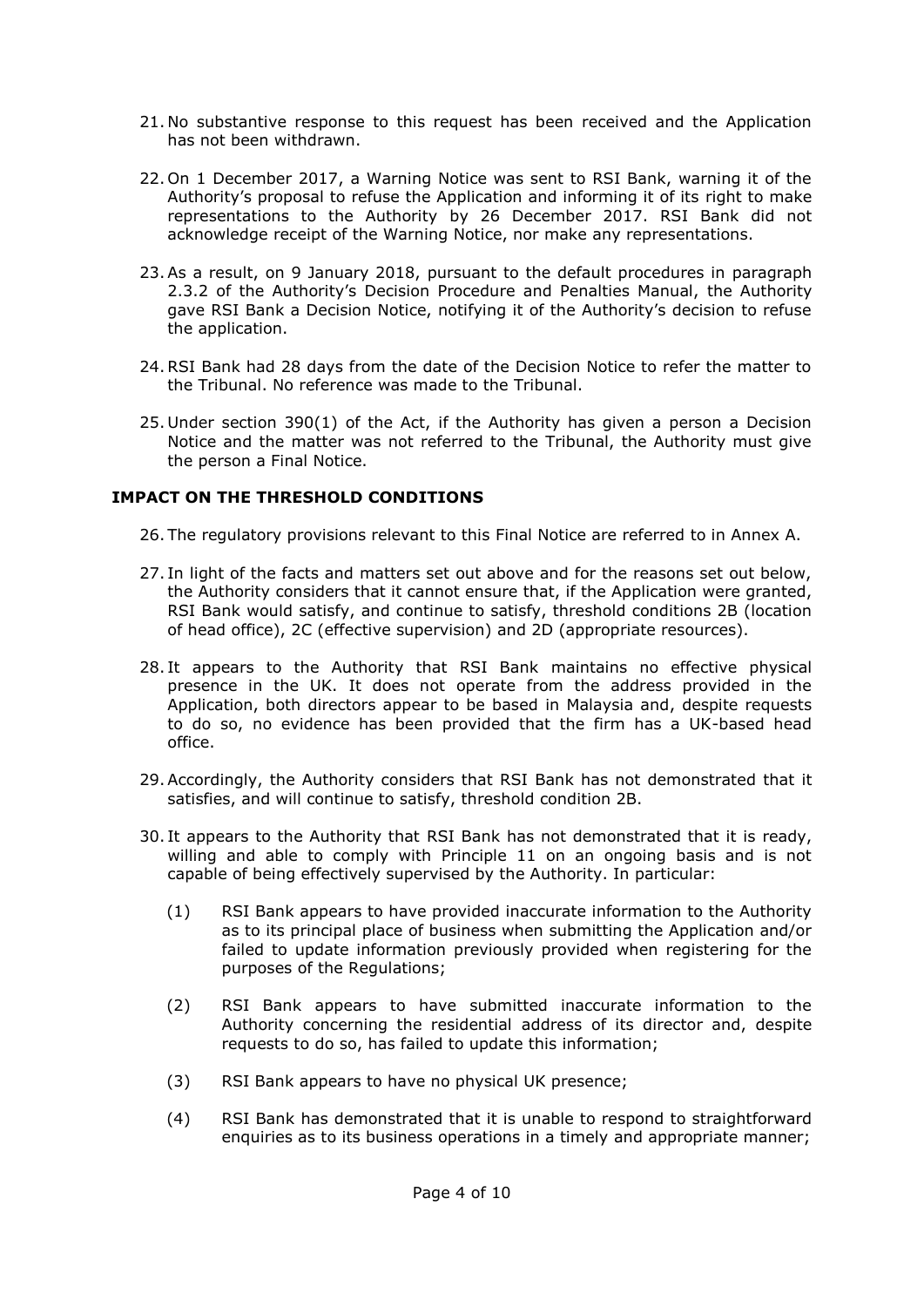- (5) when provided, process documentation and information about RSI Bank's operations has been incomplete, of poor quality and inconsistent with information provided in the Application; and
- (6) The Authority is concerned that it would not be able to obtain (on an ongoing basis) sufficient information about RSI Bank's activities such that the Authority would be able to supervise the firm effectively.
- 31.Accordingly, the Authority considers that RSI Bank has not demonstrated that it satisfies, and will continue to satisfy, threshold condition 2C.
- 32. It appears to the Authority that RSI Bank has not demonstrated that it is ready, willing and organised to comply with its regulatory requirements, including the high level systems and controls requirements in SYSC, the conduct of business requirements in CONC and dealing with the Authority in an open and cooperative way (Principle 11):
	- (1) Both directors reside outside the UK, have been unavailable for the Authority to visit or to conduct telephone calls and responsibility for providing basic information about RSI Bank, including its process documents, has been outsourced, seemingly on an ad hoc basis, to third parties.
	- (2) The documentation provided has been simplistic, undeveloped and contains little information about how the firm is structured to comply with the requirements of SYSC and CONC.
	- (3) In particular, the Authority has concerns that reference to the word "bank" in RSI Bank's name may be likely to mislead its customers as to the status of the firm or the nature of its business. There is no evidence that RSI Bank has considered, or addressed, this issue which risks causing RSI Bank to breach Principles 6 or 7 or rules in CONC.
- 33.Accordingly, the Authority considers that RSI Bank has not demonstrated that it satisfies, and will continue to satisfy, threshold condition 2D.

# **IMPORTANT NOTICES**

34. This Final Notice is given under section 390(1) of the Act.

# **Publication**

- 35.Sections 391(4), 391(6) and 391(7) of the Act apply to the publication of information about the matter to which this Notice relates. Under those provisions, the Authority must publish such information about the matter to which this Notice relates as the Authority considers appropriate. The information may be published in such manner as the Authority considers appropriate. However, the Authority may not publish information if such publication would, in the opinion of the Authority, be unfair to RSI Bank or prejudicial to the interests of consumers or detrimental to the stability of the UK financial system.
- 36. The Authority intends to publish such information about the matter to which this Final Notice relates as it considers appropriate.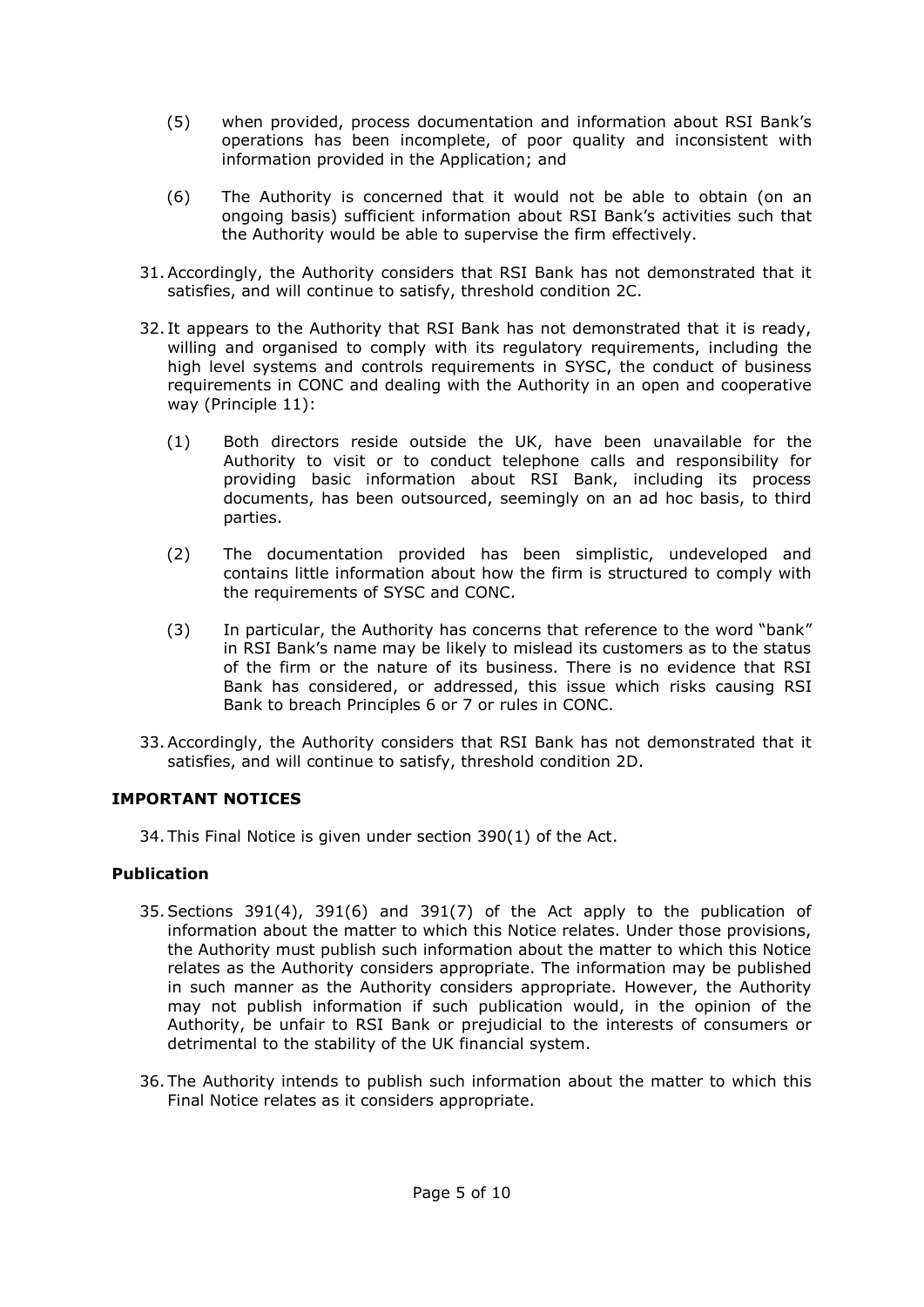# **Authority contacts**

37. For more information concerning this matter generally, contact Kate Pitt, Manager, Lending and Intermediaries at the Authority (direct line: 020 7066 0714/ email: kate.pitt@fca.org.uk).

**Val Smith Chair of the Regulatory Transactions Committee**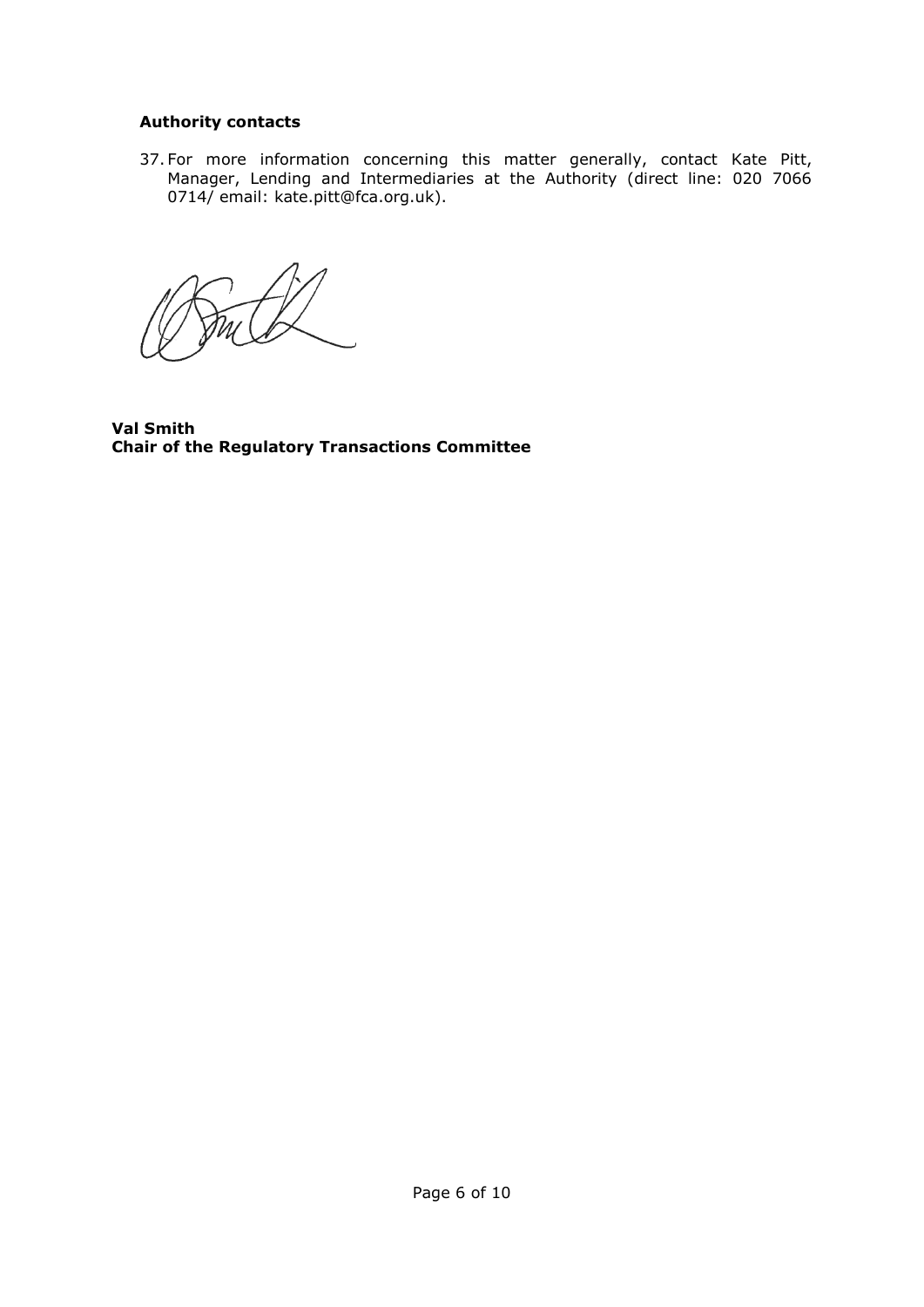# **ANNEX A – REGULATORY PROVISIONS RELEVANT TO THIS FINAL NOTICE**

### **Relevant Statutory Provisions**

- 1. Section 55A(1) of the Act provides for an application for permission to carry on one or more regulated activities to be made to the appropriate regulator. Section 55A(2) defines the "appropriate regulator" for different applications.
- 2. Section 55B(3) of the Act provides that, in giving or varying permission, imposing or varying a requirement, or giving consent, under any provision of Part 4A of the Act, each regulator must ensure that the person concerned will satisfy, and continue to satisfy, in relation to all of the regulated activities for which the person has or will have permission, the threshold conditions for which that regulator is responsible.
- 3. The threshold conditions that relate to the Application are set out in Part 1B of schedule 6 of the Act. In brief, the relevant parts of the threshold conditions are as follows:
	- (1) Threshold condition 2B: Location of offices: If the firm is a body corporate incorporated in the United Kingdom, its head office and, if it has a registered office, that office, must be in the United Kingdom.
	- (2) Threshold condition 2C: Effective supervision: The firm must be capable of being effectively supervised by the Authority having regard to all the circumstances.
	- (3) Threshold condition 2D: Appropriate resources: The resources of the firm must be appropriate in relation to the regulated activities that the firm seeks to carry on.
	- (4) Threshold condition 2E: Suitability: The firm must be a fit and proper person having regard to all the circumstances.
	- (5) Threshold condition 2F: Business model: The firm's business model must be suitable for a person carrying on the regulated activities that the firm seeks to carry on

# **Relevant provisions of the Handbook**

# *Threshold Conditions - COND*

4. In exercising its powers in relation to the granting of a Part 4A permission, the Authority has regard to guidance in COND. Provisions relevant to the consideration of the current application include those set out below.

#### *General guidance*

5. COND 1.3.2G(2) states that, in relation to threshold conditions 2D to 2F, the Authority will consider whether a firm is ready, willing and organised to comply on a continuing basis with the requirements and standards under the regulatory system which will apply to the firm if it is granted Part 4A permission.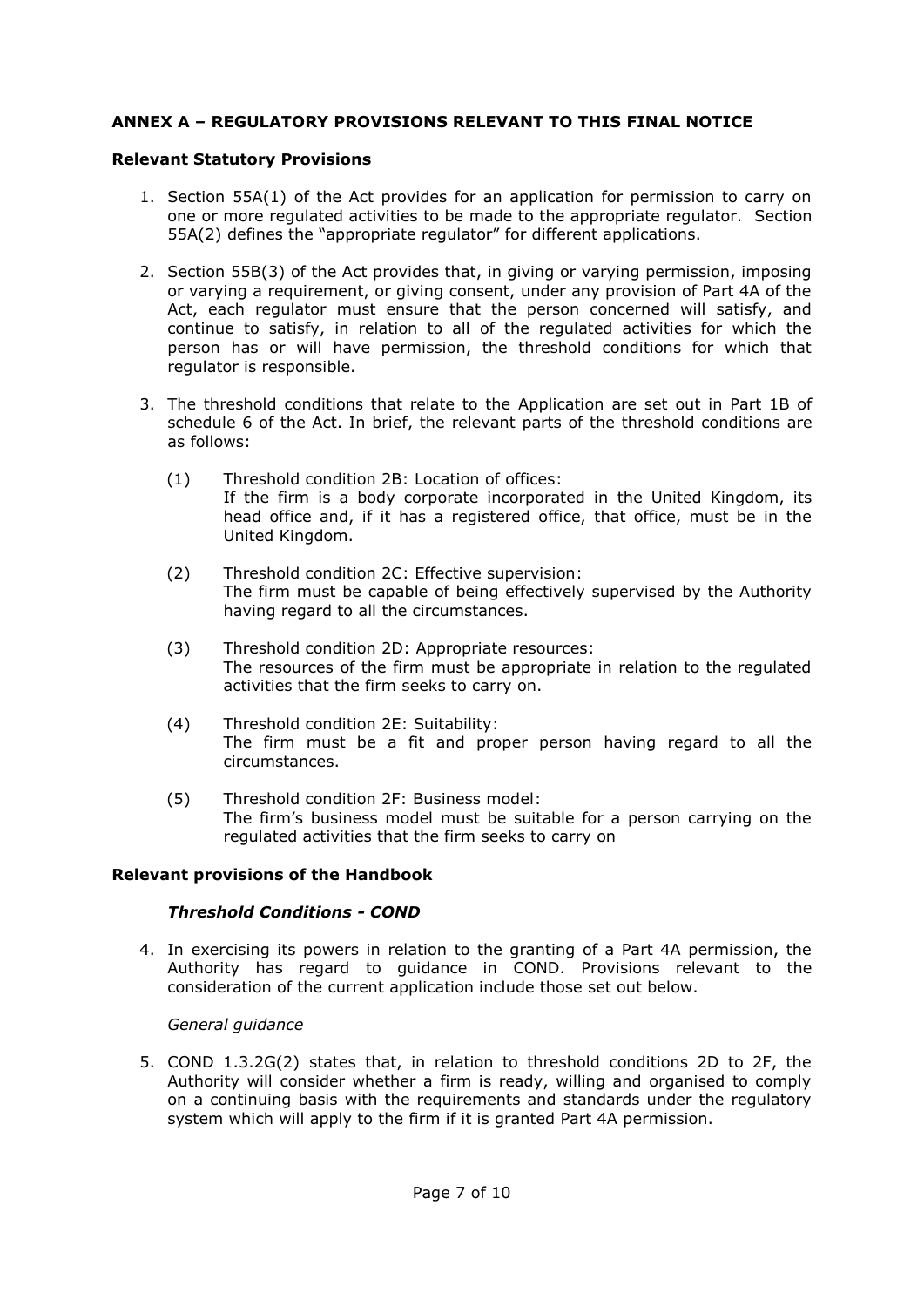- 6. Under COND 1.3.3AG, in determining the weight to be given to any relevant matter, the Authority will consider its significance in relation to the regulated activities for which the firm has, or will have, permission, in the context of its ability to supervise the firm adequately, having regard to the Authority's statutory objectives. In this context, a series of matters may be significant when taken together, even though each of them in isolation might not give serious cause for concern.
- 7. COND 1.3.3BG provides that, in determining whether the firm will satisfy, and continue to satisfy, the threshold conditions, the Authority will have regard to all relevant matters, whether arising in the United Kingdom or elsewhere.
- 8. COND 1.3.3CG provides that, when assessing the threshold conditions, the Authority may have regard to any person appearing to be, or likely to be, in a relevant relationship with the firm, in accordance with section 55R of the Act (Persons connected with an applicant). For example, a firm's controllers, its directors or partners, other persons with close links to the firm (see COND 2.3), and other persons that exert influence on the firm which might pose a risk to the firm's satisfaction of the threshold conditions, would be in a relevant relationship with the firm.

# *Threshold Condition 2B: Location of offices*

- 9. As regards the meaning of 'head office', COND 2.2.3G provides that this is not necessarily the firm's place of incorporation or the place where its business is wholly or mainly carried on. Although the Authority will judge each application on a case-by-case basis, the key issue in identifying the head office of a firm is the location of its central management and control, that is, the location of:
	- (1) the directors and other senior management, who make decisions relating to the firm's central direction, and the material management decisions of the firm on a day-to-day basis; and
	- (2) the central administrative functions of the firm (for example, central compliance, internal audit).

*Threshold Condition 2C: Effective supervision*

- 10.COND 2.3.3G states that, when the Authority is assessing threshold condition 2C, factors which the Authority will take into consideration include, among other things, whether:
	- (1) it is likely that the Authority will receive adequate information from the firm, and those persons with whom the firm has close links, to enable it to determine whether the firm is complying with the requirements and standards under the regulatory system for which the Authority is responsible and to identify and assess the impact on its statutory objectives; this will include consideration of whether the firm is ready, willing and organised to comply with Principle 11 (Relations with regulators) and the rules in SUP on the provision of information to the Authority;
	- (2) the structure and geographical spread of the firm, the group to which it belongs and other persons with whom the firm has close links, might hinder the provision of adequate and reliable flows of information to the Authority; factors which may hinder these flows include the fact there may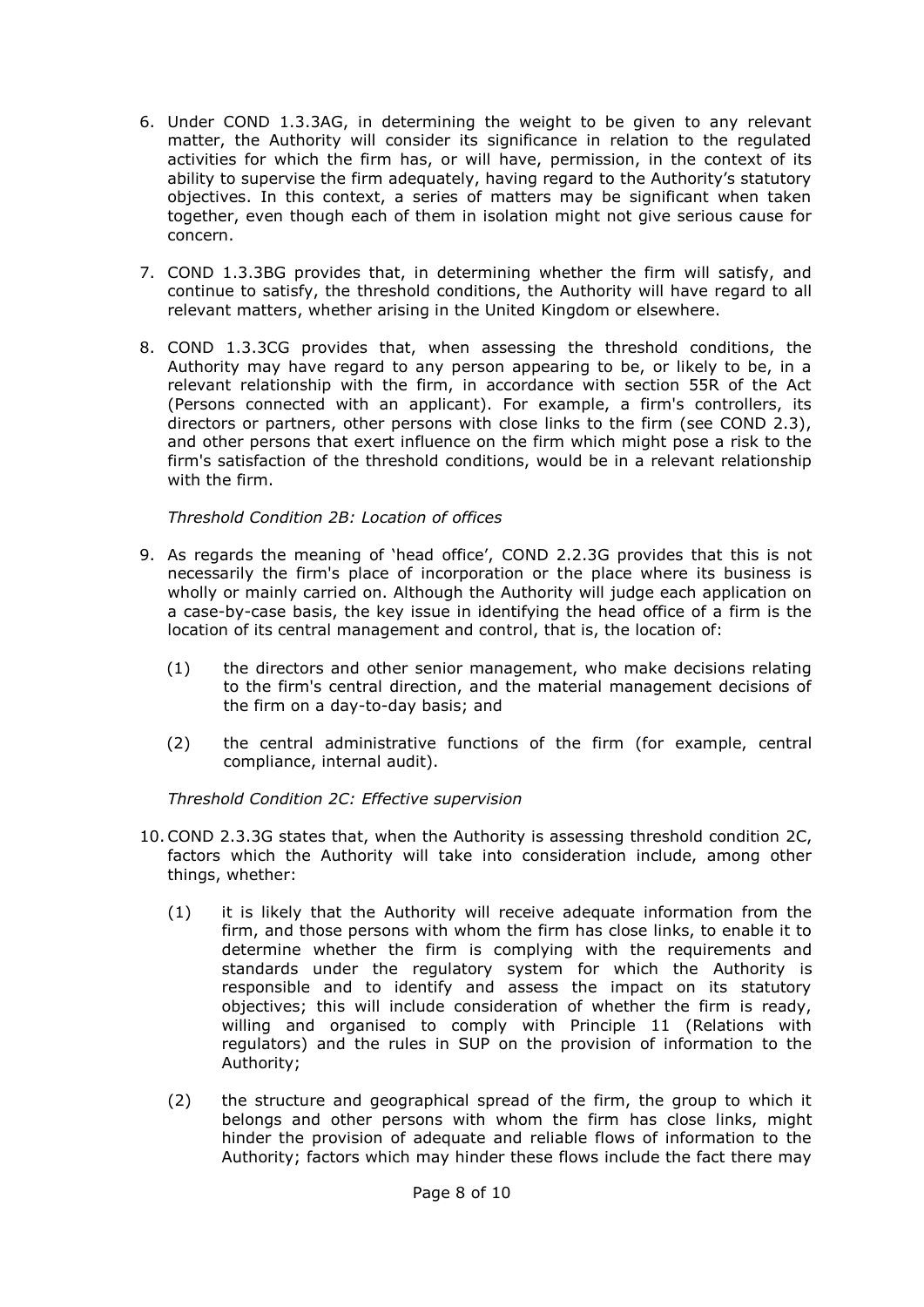be branches or connected companies in territories which supervise companies to a different standard or territories with laws which restrict the free flow of information, although the Authority will consider the totality of information available from all sources; and

(3) in respect of a firm not carrying on, or seeking to carry on, a PRAregulated activity, it is possible to assess with confidence the overall financial position of the group at any particular time; factors which may make this difficult include lack of audited consolidated accounts for a group, if companies in the same group as the firm have different financial years and accounting dates and if they do not share common auditors.

*Threshold condition 2D: Appropriate Resources*

- 11.COND 2.4.2G(2) states that the Authority will interpret the term 'appropriate' as meaning sufficient in terms of quantity, quality and availability, and 'resources' as including all financial resources (though only in the case of firms not carrying on, or seeking to carry on, a PRA-regulated activity), non-financial resources and means of managing its resources; for example, capital, provisions against liabilities, holdings of or access to cash and other liquid assets, human resources and effective means by which to manage risks.
- 12.COND 2.4.2G(3) states that high level systems and control requirements are in SYSC. The Authority will consider whether the firm is ready, willing and organised to comply with these and other applicable systems and controls requirements when assessing if it has appropriate non-financial resources for the purpose of threshold condition 2D.

# *Principles for Businesses*

13. The Principles are a general statement of the fundamental obligations of authorised firms, with which all firms seeking authorisation must be ready and able to comply.

14. In particular:

- (1) Principle 2 states that a firm must conduct its business with due skill, care and diligence.
- (2) Principle 3 states that a firm must take reasonable care to organise and control its affairs responsibly and effectively, with adequate risk management systems.
- (3) Principle 6 states that a firm must pay due regard to the interests of its customers and treat them fairly.
- (4) Principle 7 states that a firm must pay due regard to the information needs of its clients, and communicate information to them in a way which is clear, fair and not misleading.
- (5) Principle 11 states that a firm must deal with its regulators in an open and cooperative way, and must disclose to the appropriate regulator appropriately anything relating to the firm of which that regulator would reasonably expect notice.